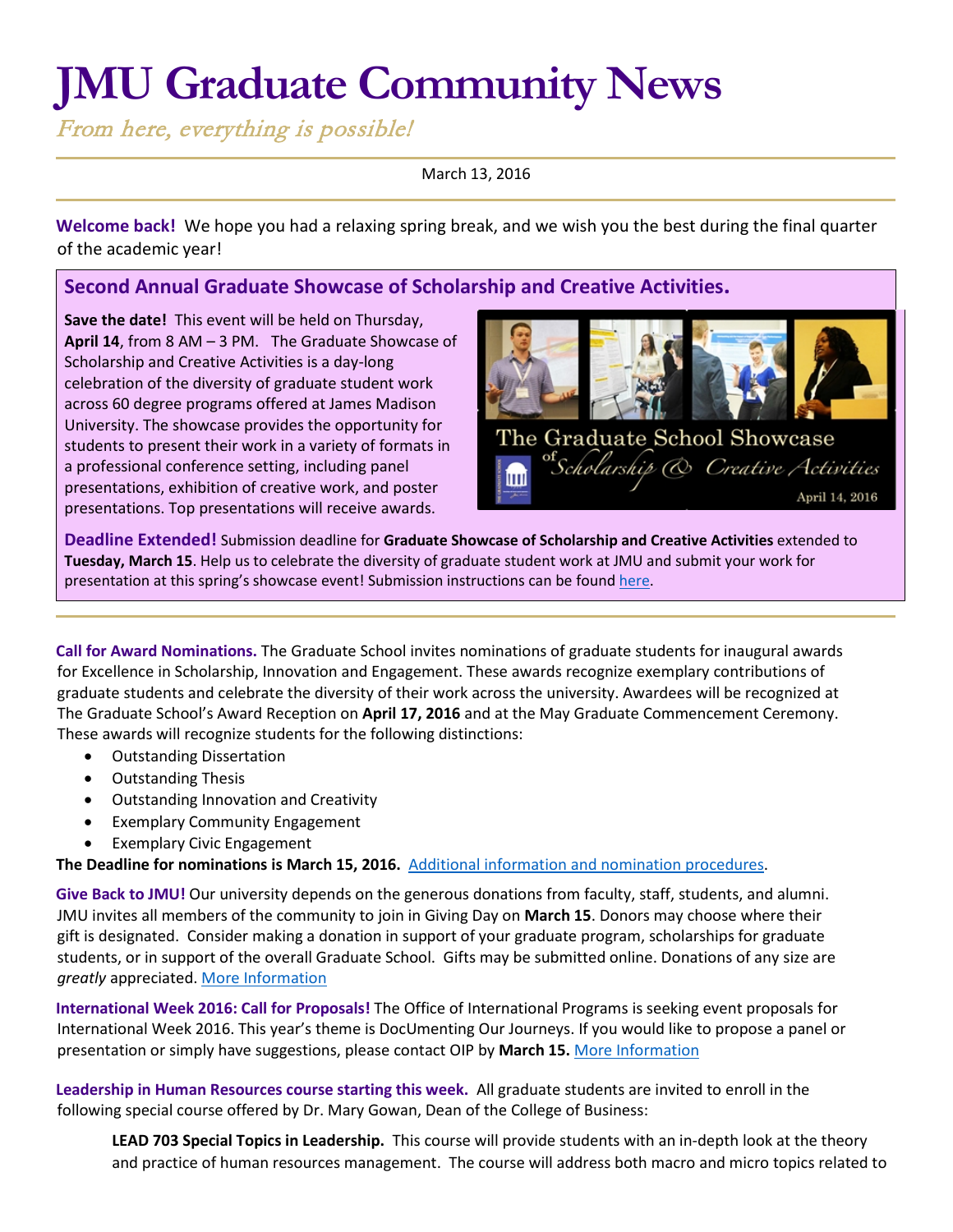managing human resources in an organization. Students will engage in a critical review of theory and research on human resource strategy and examine specific HR practices and functional areas. Research reviewed will focus on recruitment, selection, performance management, compensation, and training and development, with an emphasis on the integration of these functional areas with business strategy. The course also will focus on helping students develop an understanding of the context within which these functional areas must operate, context both internal and external to the firm. Students will identify a research topic of interest and develop the literature review and methodology for conducting the research study. Offered 2<sup>nd</sup> Block (March 14-May 7), Wednesdays from 6-9 pm in Lakeview 1191. Contact **Brooke Rhodes** for enrollment permission. [\(rhodesbm@jmu.edu\)](mailto:rhodesbm@jmu.edu)

**Graduate Student Association Leadership Elections.** Voting for the executive council is open to all graduate students at JMU and will be held March 14 – 18. Participate in electing your GSA leadership

**10th Annual Diversity Conference, "I Am Diversity,"** Wednesday, **March 16th** in the Festival Conference and Student Center. View the schedul[e here.](http://www.jmu.edu/diversity/programs-and-events/diversity-conference.shtml)

**Graduate Assistantships available for next year.** There are currently 11 Graduate Assistantship positions posted on JMU [joblink,](https://joblink.jmu.edu/) including one in the Office of the Graduate School. Additional positions will be posted during coming weeks.

**Need a Job?** There are currently 22 student positions and 11 wage positions listed on [JMU joblink.](https://joblink.jmu.edu/) These positions include roles are available immediately, this summer, and next fall. Don't miss out!

**Enjoy music festivals? Volunteer at Madipalooza!** Volunteers are needed for the 6th Annual Madipalooza, JMU's annual music festival held on the Festival Lawn. This year's event will be held on **April 9**, and volunteers can [sign up here.](https://docs.google.com/forms/d/1nSkixi6lLg6knDu2AjCx3h-yY2ZjmoNNf_aUEt-h7cU/viewform) Whether you're a volunteer, or simply a music lover, you won't want to miss out on a day of games, food, and great music[!](http://joblink.jmu.edu/) 

**Keep up with Graduate Student Association (GSA) Events.** The GSA is a student-led and student-run organization that provides professional and social opportunities to all JMU graduate students and alumni. [Like them on Facebook.](https://www.facebook.com/JMUGSA?fref=ts) [Find](https://twitter.com/JMUGSA) [them on Twitter. \(](https://twitter.com/JMUGSA)gsa@jmu.edu; 568-7088[\) More information](http://www.jmu.edu/grad/gsa/index.shtml) 

**Generate a buzz about your research and creative activities on Twitter!** Tweet interesting findings, conference presentations, publications, performances and exhibitions using either #JMUgradresearch or #JMUgradwork. The GSA and The Graduate School will retweet your stories!

## **Upcoming Events & Deadlines**

- **March 14:** Classes resume after Spring Break.
- **Moscow Festival Ballet – Swan Lake.** Experience Tchaikovsky's breathtaking classic performed by the incredibly talented Moscow Festival Ballet company at JMU's Forbes Center for the Performing Arts. Showings on **March**  14 and March 15. Tickets and more information available here
- **Diversity Conference: "I Am Diversity,"** Faculty and staff are encouraged to attend JMU's all-day conference exploring the importance and implications of diversity in the sphere of higher education and the work-place. The workshop will be held on **March 16**. [Schedule of presentations](http://www.jmu.edu/events/training/development/2016/03/16-diversity-conference-2016.shtml)
- **"Toward a Just and Diverse Democracy: Challenges in Opportunities in College."** As the final speaker for the Madison Vision Series, Dr. Sylvia Hurtado from UCLA will give a presentation on preparing students for participation in a diverse democracy and the pathways of underrepresented students in scientific research and professional career. **March 17.** [More Information](http://www.jmu.edu/events/president/2016/03/MVS-Hurtado.shtml)
- **St. Patrick's Day Highland Strains.** Pack your lawn chair and a nonalcoholic picnic dinner and head to the Edith J. Carrier Arboretum on March 17 for an evening of live Celtic music. [More Information](http://www.jmu.edu/events/2016/03/17-st-patricks-highland-strains.shtml)
- **GSA Happy Hour.** Enjoy a night out with friends and colleagues across disciplines on Saturday, **March 19** starting at 5 pm, location TBD.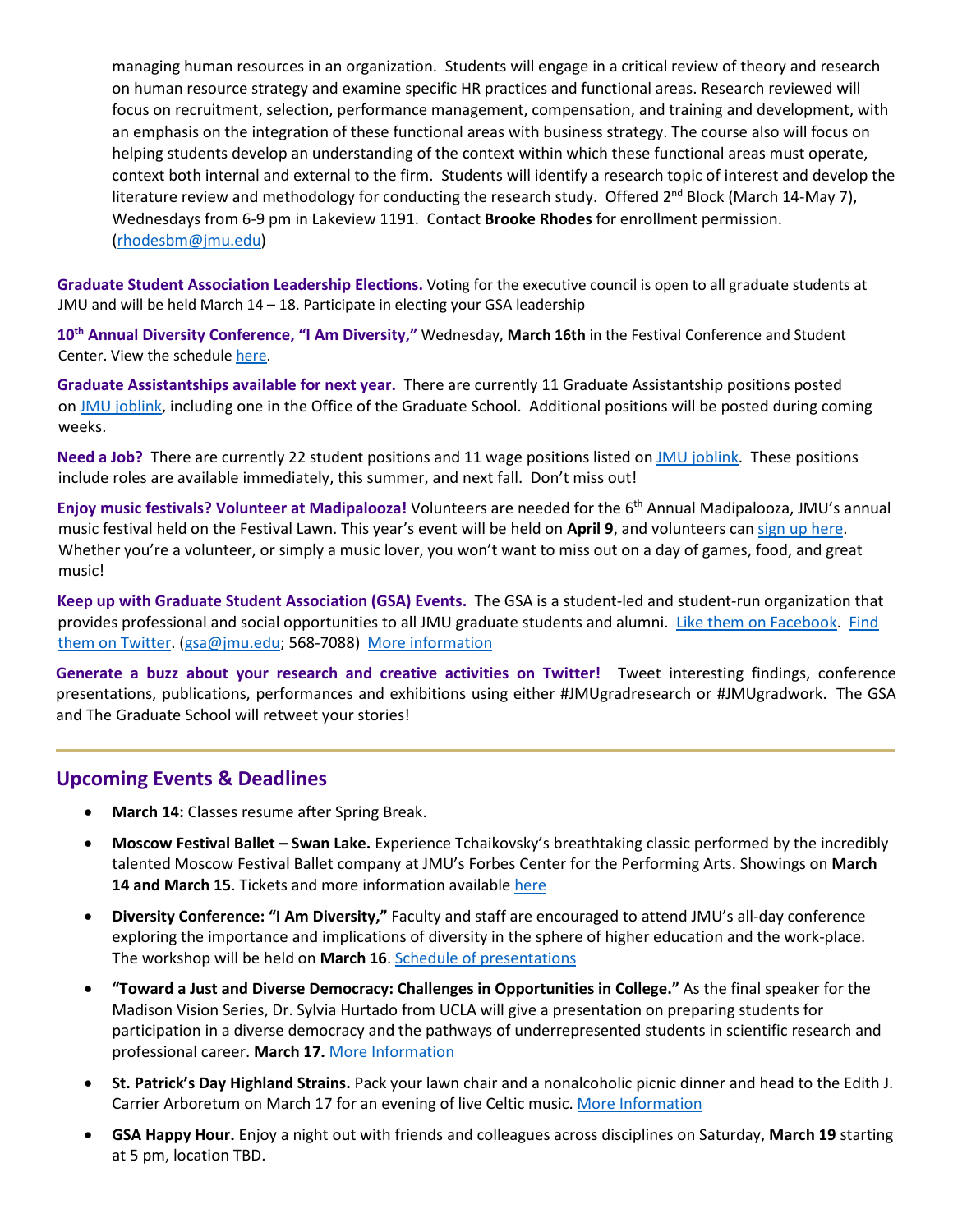- **March 21:** Last day to add a class for 2<sup>nd</sup> block of spring 2016 semester without permission
- **GSA Meeting.** Stop by The Cohen Center (Wilson 107) for this month's meeting on Sunday, **March 20** at 5 pm. At this meeting the GSA will announce our new executive board for the upcoming school year and take a group photo!
- **"Migration: A Phenomenon of Human History from Its Ancient Origins to the Present Global Situation, April 14-15**. This conference will bring together scholars/researchers from a variety of disciplines to investigate ways in which global migration affects and affected countries all over the world. Graduate students and faculty are invited to submit presentation proposals by **March 20**. This is the 14th annual conference organized by the Department of Foreign Languages, Literatures, and Cultures. [More Information](http://www.jmu.edu/forlang/conferenceFLLC/call.shtml)
- **GSA Bowling Night.** Catch up with GSA members at Valley Lanes for a night of bowling and fun on Monday**, March 21** at 9pm. \$2 games and \$2 shoes.
- **Introducing the National Institute on Aging.** Research Programs, Research Priorities, and Research Support. Interested in biomedical and behavioral research related to the natural processes of aging and improving the health of older individuals? Join Dr. Chyren Hunter on **March 22**, as she presents the National Institute of Aging's latest findings on the aging population's health matters[. More information and registration](http://www.jmu.edu/events/research/2016/03/22-event-nia-research-presentation.shtml)
- **Sing Out! An A Cappella Celebration.** On **March 23 and 24**, head to the JMU Forbes Center for the Performing Arts for an exciting, upbeat celebration of a cappella music! Performers include JMU a cappella groups, as well as groups from Harrisonburg High School and Rockingham County Public Schools. [Tickets and show](http://www.jmu.edu/forbescenter/events/2016/03/23-sing-out.shtml) times
- **Meet the Deans.** Meet and greet with The Graduate School Dean and Associate Deans. Take advantage of this opportunity to meet your Deans and share your graduate experience at JMU with them. Thursday, **March 24,** 1:30-3:30 in Madison Union 405.
- **Disability Awareness Week, March 28 - April 1.** The Office of Disability Services will be holding a series of programs dedicated to raising awareness about the issues facing individuals with disabilities. This year's lineup includes a powerful photoshoot project, a humorous keynote speech by Josh Sundquist, an adapted sports showcase, and several other opportunities for learning and growth[. More information and event schedule.](https://www.jmu.edu/ods/)
- **The Human Sciences in a Biological Age: From Biology as Destiny to Biology as Opportunity?** will be presented by Nikolas Rose is Professor of Sociology and Head of the Department of Social Science, Health and Medicine at King's College London on Thursday, **March 31**, 11 am in Grafton Stovall Theatre. Presented by the Cohen Center for Technological Humanism. [More Information](http://www.jmu.edu/events/cohencenter/2016/03/31-nikolas-rose.shtml)
- **Governing (Through) The Brain: How Neuroscience Moved from the Lab to the World** will be presented by Nikolas Rose is Professor of Sociology and Head of the Department of Social Science, Health and Medicine at King's College London on Thursday, **March 31**, 3:30 pm in Grafton Stovall Theatre. Presented by the Cohen Center for Technological Humanism. [More Information](http://www.jmu.edu/events/cohencenter/2016/03/31-nikolas-rose.shtml)
- **Starry Nights.** Familiar with the concept of light pollution? Know the effects it has on both the environment and your health? Whether you are an expert on the matter or a novice, join the JMU Astronomy Department for a week of exciting astronomical learning, **March 30 – April 2**. [Click here](http://www.jmu.edu/planetarium/starrynights.shtml) for a list of events including a documentary screening and celestial viewing parties.
- **April 14:** Last day for students to submit work to faculty to remove "incomplete" grade for fall semester 2015.
- **April 20:** Deadline for submission of thesis and dissertation documents to The Graduate School for spring 2016.

For additional events of possible interest, regularly check<http://www.jmu.edu/events>

## **Tips from TGS (The Graduate School)**

**Graduate Policies.** You are responsible to read and follow the graduate policies set forth in th[e Graduate](http://jmu.edu/catalog) [Catalog.](http://jmu.edu/catalog) Important information regarding degree progress, including rules for successful progression and continuous enrollment are also on the [Graduate School website](http://www.jmu.edu/grad/current-students/degree-progress/beginning.shtml)